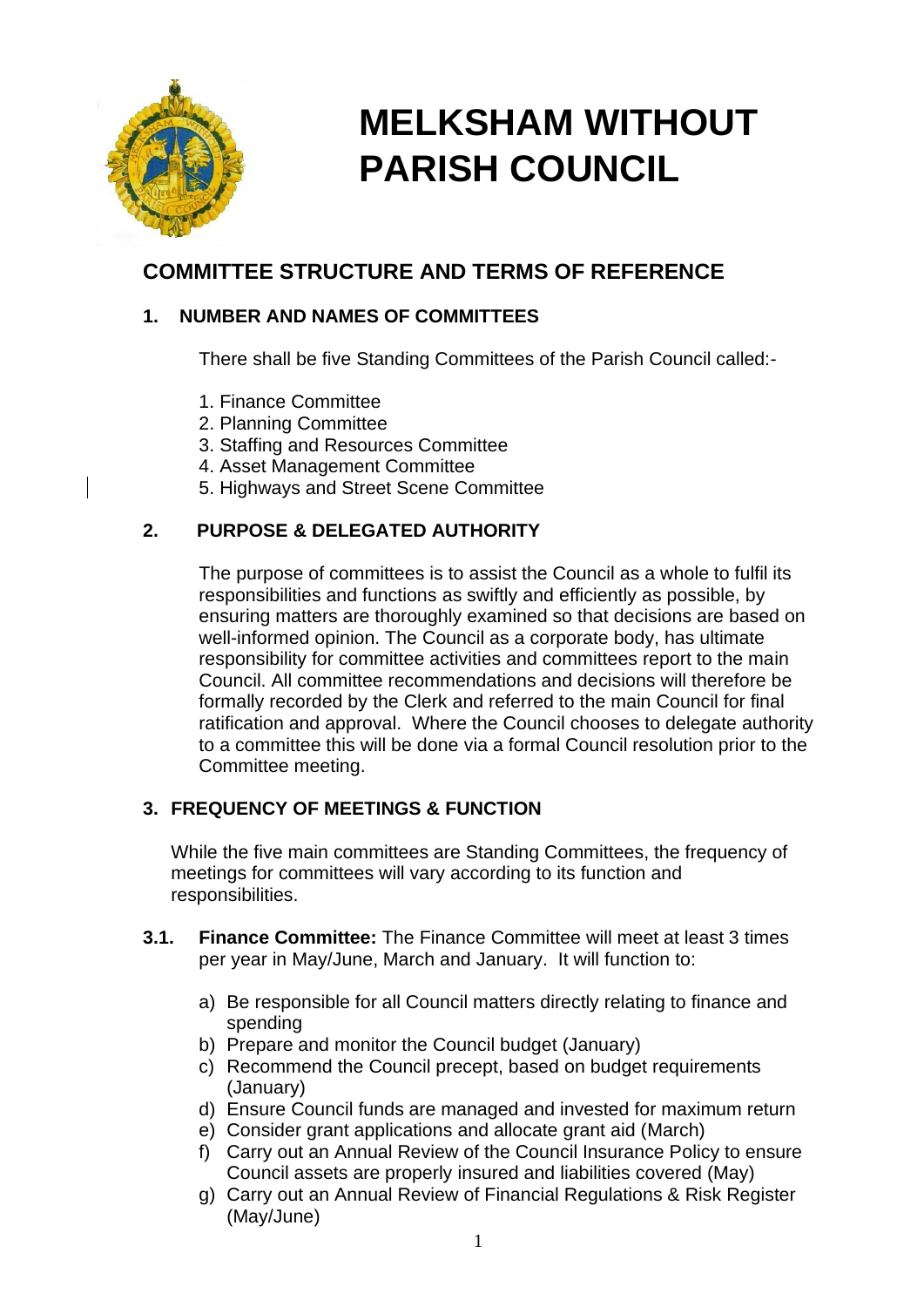- h) Carry out a review of Year End Accounts, Audit requirements and Compliance to Transparency Code (May/June)
- i) Finance Committee members will approve accounts at Council meetings and sign cheques and authorise online banking payments in the office monthly (2 signatories).
- **3.2. Planning Committee:** The Planning Committee will meet every 3 weeks to review planning applications if necessary. It will function to:
	- a) Ensure all planning applications are properly considered within the legal time framework of three weeks, set by Wiltshire Council. The Planning Committee has delegated powers to submit comments on planning applications, licenced premises applications, street trading applications and pre-application consultations. Officers have delegated powers to automatically submit original comments made on the planning application, to the Planning Inspectorate for Appeals.
	- b) Consider other planning matters and correspondence, including any queries and discussions relating to s106 legal agreements.
	- c) Refer any planning item to Full Council as and when necessary.
	- d) Nominate Committee members to attend planning inquiries, and Wiltshire Council Planning Committees (Strategic & Western Area) and to attend planning site meetings.
	- e) To Review the minutes of the Neighbourhood Plan Steering Group Meetings.
	- f) To meet with developers at pre-application stage and as projects progress, in line with the Pre-App Policy in the Neighbourhood Plan.
- **3.3 Staffing and Resources Committee:** The Staffing and Resources Committee will meet as required. It will function to:
	- a) Appoint members of staff in liaison with the Clerk.
	- b) Conduct staffing interviews and assessments.
	- c) Assess job contracts and job descriptions to ensure they meet Council requirements and are in line with current legislation.
	- d) Be responsible for staff health and safety in the work environment and risk assessment.
	- e) Encourage appropriate training for staff development
	- f) Advise on staff-related matters; e.g. appropriate pay rates, disciplinary matters, disputes etc
	- g) Review staffing policies regularly.

Should any disciplinary matter be discussed by the Staffing Committee, then the Chair of Council will leave the room.

- **3.4 Asset Management Committee:** The Asset Management Committee will meet as required. It will function to:
	- a) Seek quotes on the provision, maintenance, repair or renewal of assets in the parish to inform the Finance Committee/Full Council.
	- b) Review and assess quarterly written play area reports, identifying any actions required; and Annual Independent Play Area inspection reports.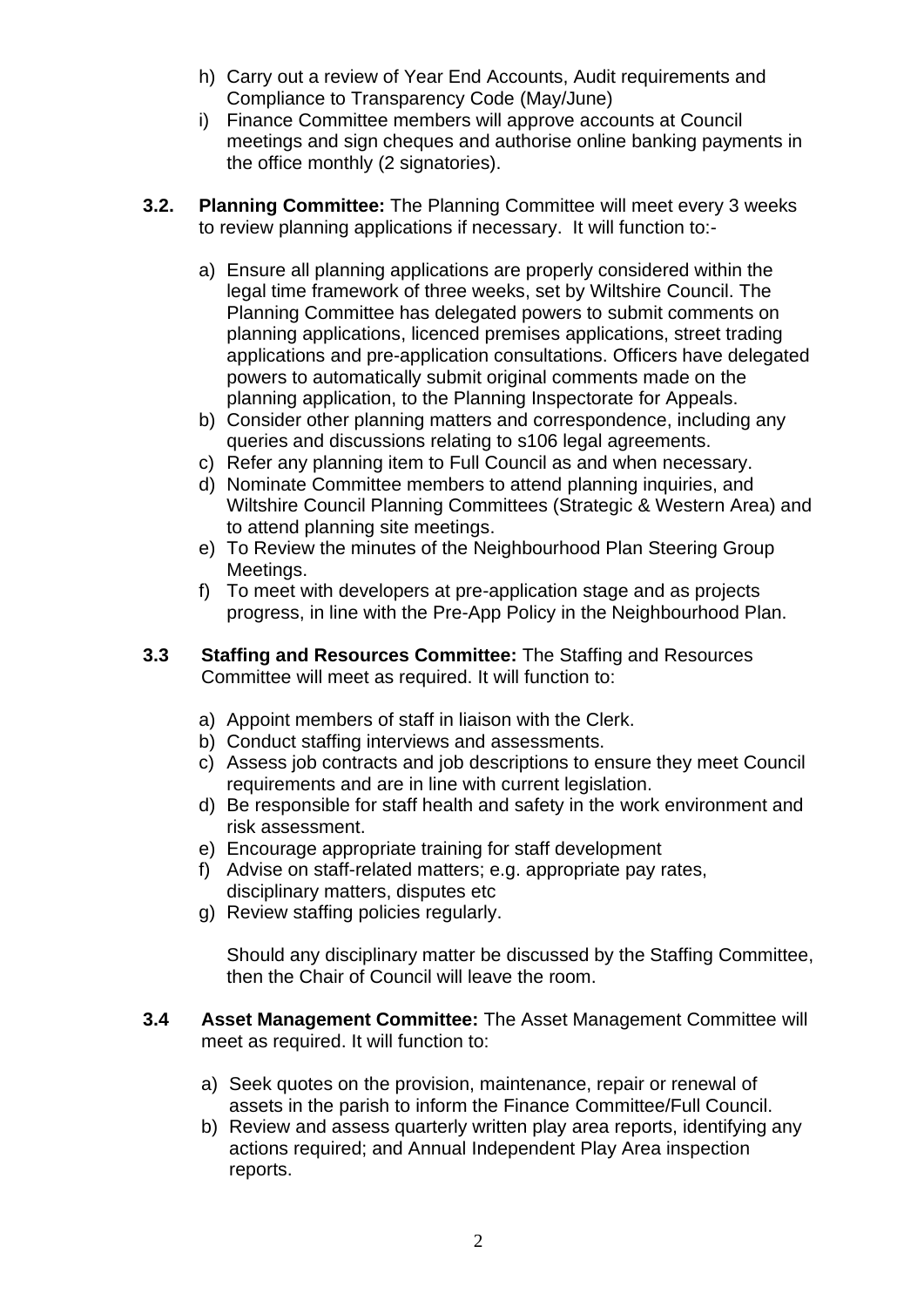- c) Address continued management of Bowerhill Pavilion and Sports Field, including annual maintenance contracts and the promotion of hiring of the facilities.
- d) Liaise with Shaw Village Hall Management Committee to ensure maintenance schedules are adhered to so the building is suitably maintained and insured for its users.
- e) Review Allotment Tenancy Agreement and annual rent charges. Consider correspondence and requests from Allotment Tenants.
- f) Officers to have delegated powers to accept new bookings for the Bowerhill Sports Field and arrange suitable charges and for the Clerk to consult with the Chair and Vice Chair of the Asset Management Committee if necessary.
- g) Review Council resources, including parish and office equipment, to ensure staff are properly equipped to carry out work demands.
- **3.5 Highways and Streetscene Committee:** The Highways and Streetscene Committee will meet every three months in line with Wiltshire Council Local Highways and Footpath Improvement Group (LHFIG)
- **3.6** It will function to:
	- a) Consider all Highways, Footpaths & Rights of Way issues, recommending those to be supported and requested for action via LHFIG, within a timeframe that allows the Council Appointed Representative to report back to the next LHFIG meeting and submission of requests in time for the LHFIG agenda.
	- b) Officers have delegated powers to consider all non-statutory Highways and Streetscene jobs to be carried out by the Parish Steward, prioritise these and report to Wiltshire Council using their approved system. The committee will set the overall priorities for the Parish Steward tasks.
	- c) Consider correspondence and requests from residents on Highways and Streetscene matters.
	- d) Make recommendations for jobs to be addressed by the Parish Caretaker that do not fall under the statutory remit of Wiltshire Council or the Parish Steward.

#### **4. CHAIRMAN & MEMBERSHIP**

The Chair and Vice-Chair will be ex-officio members on all committees **(To review during 4 year term of office)**

In line with Standing Order 4)d)vi) Every Committee shall at its first meeting before proceeding to any other business elect a Chair and may elect a Vice-Chair who shall hold office until the next Annual Meeting of the Council. If both the Committee Chair and Vice-Chair are unable to attend, the Committee may elect a Chair for that Meeting.

Every member of the Council will be expected to serve on at least one Committee.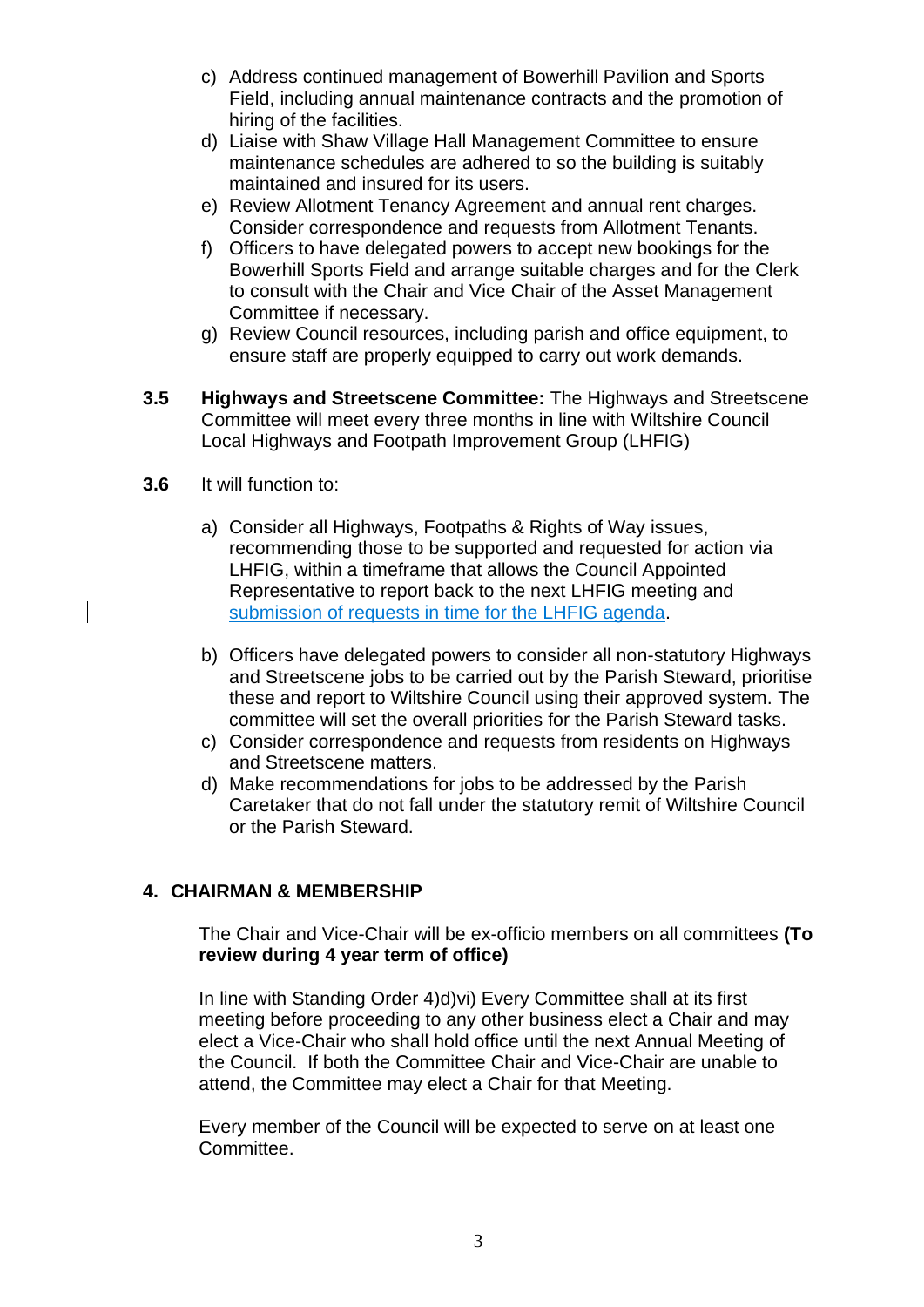The quorum for committees wholly comprised of Council Members is half of the members on each committee **(All committees are currently 7 members, therefore the Quorum is 4 Members).**

Only members nominated to serve on a Committee may vote on committee decisions made, unless attending as a substitute.

In line with Standing Order 4d)v) A member who is unable to attend a committee meeting may send another suitable councillor as a substitute for that meeting. The substitute may then vote in that meeting on any resolution on behalf of the committee member. The member must inform an officer of the proposed substitution in advance of the committee meeting.

All Council members are welcome to attend any Committee meetings and may speak at the discretion of the Chair.

#### **5. NUMBER OF MEMBERS ON COMMITTEES**

The number of members on committees will be as follows:

#### **Finance Committee**

Chair, Vice-Chair & 5 Council members

#### **Planning Committee**

Chair, Vice-Chair & 5 Council members

#### **Staffing & Resources Committee**

Chair, Vice-Chair & 5 Council members

#### **Asset Management Committee**

Chair, Vice-Chair & 5 Council members

#### **Highways & Streetscene Committee**

Chair, Vice-Chair & 5 Council members

#### **6. RULES OF AGENDA, PROCEDURE AND DEBATE**

Any item for an Agenda on any committee, if not referred to the Committee by Full Council will need to be communicated in writing (email is sufficient) to the Clerk at least ten days prior to the Committee Meeting in question.

The Clerk will give Committee members at least three days clear notice of a committee meeting, including Saturdays but excluding Sundays. All Committee meetings will be advertised on Council notice boards at least three clear days prior to a meeting.